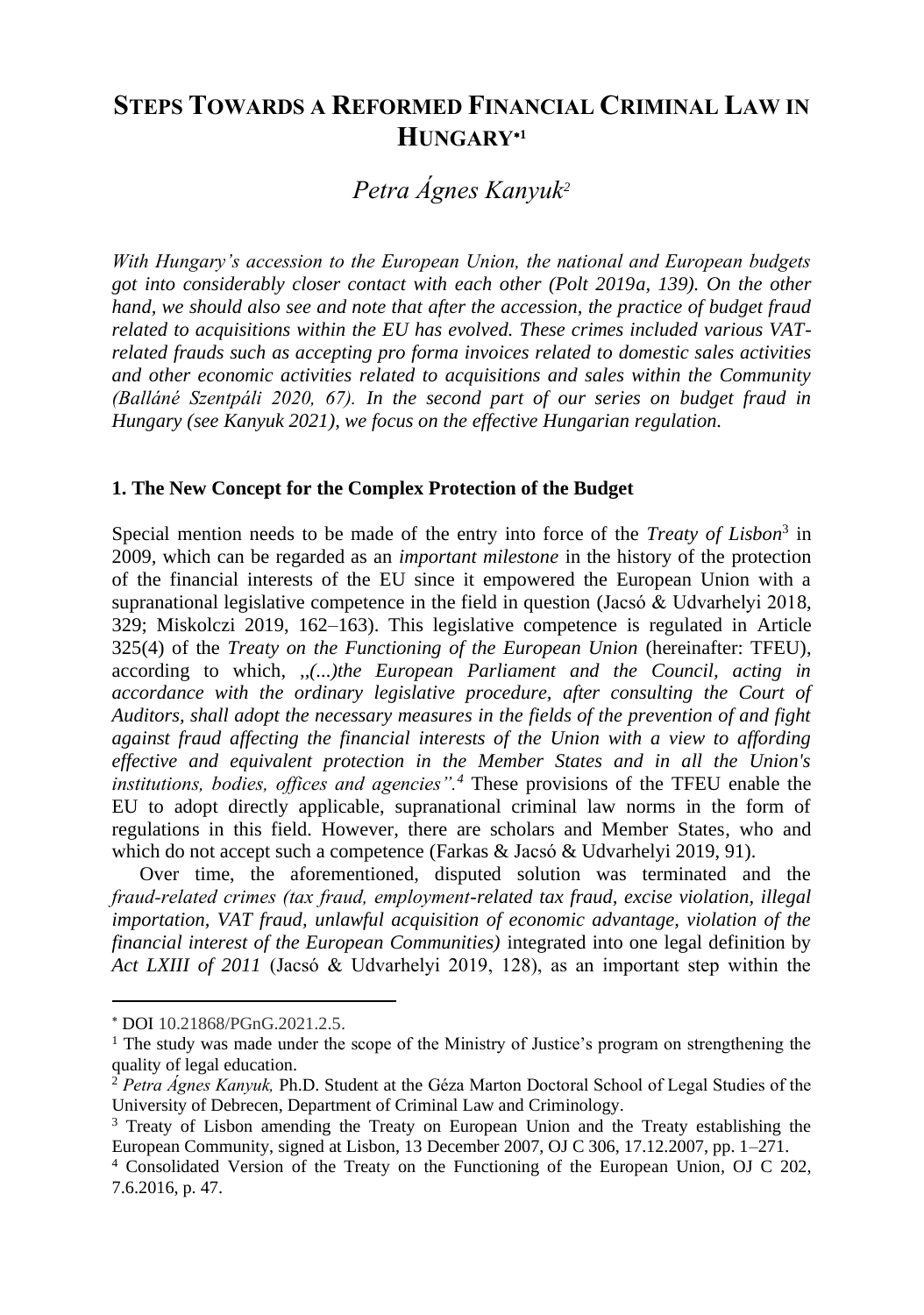framework of the reform of the financial criminal law in Hungary. The new 'terminus technicus' of this integrated legal definition was *budget fraud*. The reason behind this was to eliminate the duality of several, special fraud-based neighbouring criminal offences to be found in the former Criminal Code (Act IV of 1978), which aimed at damaging the budget, and thereby to avoid discrimination among them (see Madai 2010, 88; Madai 2017, 274).

From the 1st January 2012, the new concept has been introduced, which – similarly to the *Directive 2017/1371 on the Fight Against Fraud to the Union's Financial Interests by Means of Criminal Law* (hereinafter: PIF Directive), <sup>5</sup> which replaced the *Convention on the protection of the European Communities' financial interests*  (hereinafter: PIF Convention)<sup>6</sup> (see Kanyuk 2021) after five years of negotiation, as a part of the Commission's overall strategy to strengthen the protection of the Union's financial interests (Juszczak & Sason 2017, 80) – is characterised by the unified regulation of the revenue and the expenditure side of the budget. It should be noted that according to Art.  $1(1)(a)$  of the PIF Directive, the concept of *"Union's financial interests"* covers all revenues, expenditure, and assets covered by, acquired through, or due to a) the Union budget; b) the budgets of the Union institutions, bodies, offices, and agencies established under the Treaties or budgets directly or indirectly managed and monitored by them (Madai 2019, 132; Miskolczi 2013, 10).

Therefore, the legal definition of budget crime was created as a result of consolidating nine crimes. On the *revenue side*, tax fraud, employment-related tax, excise violation, illegal importation, VAT fraud, crime affecting the financial interest of the EU, and any other forms of fraud that affect or cause damages to the budget are included in this legal definition. On the *expenditure side,* the new criminal offence unites the former definition of the unlawful acquisition of economic advantage, the crime affecting the financial interests of the EU, and all the forms of fraud that violate or cause damage to the budget (Polt 2019a, 140).

## **2. The Effective Hungarian Regulation**

The legislator used the abovementioned approach of regulation without any essential changes, the effective Criminal Code (Act C of 2012) essentially took over the provisions of the former Criminal Code with some minor modifications. The result of this consolidation is expressed by the legal definition of budget fraud punishable under Section 396 of the CC. Thus, this Section punishes fraudulent conduct exercised in respect of both the payment obligations and any of the funds originating from any of the *budgets* listed in the explanatory note specified in Subsection (9) of the criminal offence. Both the revenue and the expenditure side of the EU budget are covered by budget fraud based on the legal definition (Miskolczi 2014, 3; Miskolczi 2016, 1323). Given the latter, the effective regulation protects not only the budget which is managed

<sup>5</sup> Directive (EU) 2017/1371 of the European Parliament and of the Council of 5 July 2017 on the Fight Against Fraud to the Union's Financial Interests by Means of Criminal Law*,* OJ L 198, 28.7.2017, pp. 29–41.

<sup>6</sup> Convention Drawn up on the Basis of Article K.3 of the Treaty on European Union, on the Protection of the European Communities' Financial Interests, OJ C 316, 27.11.1995, pp. 49–57.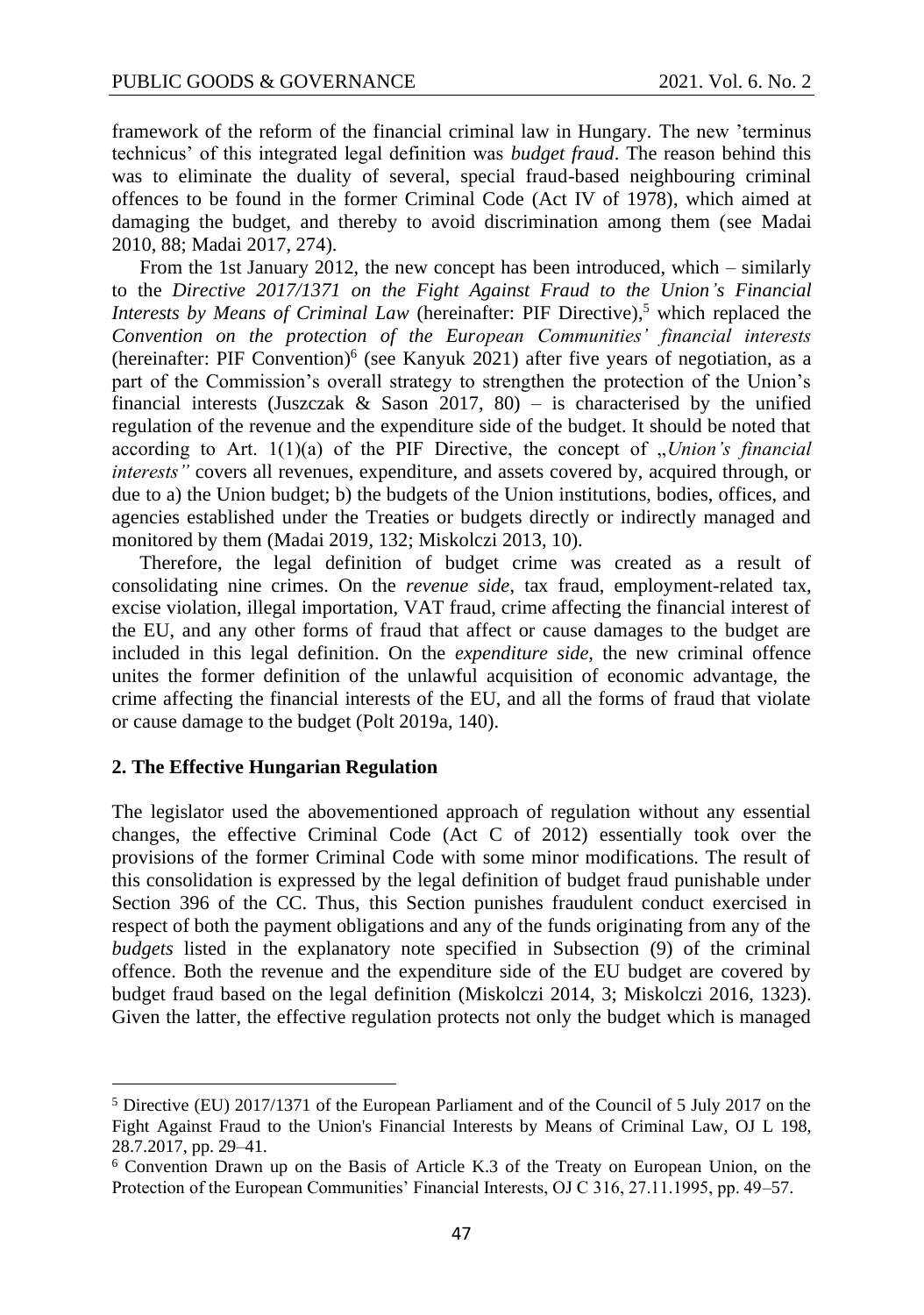by the European Union or by the other Member States but also the budget of *any other foreign states* (Elek 2018, 238).

It should be noted that *new punishable conduct* was introduced into the present legal definition, which is *"making a false statement"* in connection with budget payment obligation or with any funds paid or payable from the budget. With this provision, the legislator wanted to emphasise that the misleading conduct during the tax return or reporting obligation in electronic form is also covered by this criminal offence (Miskolczi, 2018a, 119.).

Moreover, concerning the common protected legal interest, *all offences against the budget* are regulated in a *separate chapter* (Chapter XXXIX under the title *"Criminal offences against public finances")* which contains *four criminal offences*:

(1) Fraud relating to social security, social and other welfare benefits (Section 395 of the CC)

(2) Budget fraud (Section 396 of the CC)

(3) Omission of oversight or supervisory responsibilities in connection with budget fraud (Section 397 of the CC)

(4) Conspiracy to commit excise violation (Section 398 of the CC)

The new legal definition of budget fraud *eliminated the initial problems* (Udvarhelyi 2014, 188), terminated the differences between the protection of the national and the EU budgets, the issues of cumulation generated by the previous legal definition, and it formulated the criminal conducts abstract enough to include all conducts causing damage to the budget, and simultaneously, it stays in compliance with the wording of the PIF Convention – and the wording of the aforementioned PIF Directive – and by now the legal definition of budget fraud became a well-functioning, efficient instrument for the legal practitioners (Miskolczi 2018b, 289).

In the respect of the PIF Directive, it is important to note that it, inter alia, provides for a common definition of fraud and other criminal offences affecting the EU's financial interests and also for certain types and levels of sanctions when the criminal offences are defined in this Directive have been committed. The PIF Directive is also important for the work of the *European Public Prosecutor's Office* (hereinafter: EPPO). The Directive and the EPPO are fully interlinked and have to be considered together as key elements of the comprehensive approach towards a stronger protection of the Union budget. The catalogue of criminal offences defined in Arts. 3 and 4 of the PIF Directive determine the material competence of the EPPO under *Regulation 2017/1939*. <sup>7</sup> The EPPO is not applied to all Member States; it is established in the form of enhanced cooperation. However, for the unified protection of the financial interests of the European Union, it is helpful to agree with the non-EPPO Member States and the EPPO Member States to develop efficient and active cooperation (see Farkas 2019, 83).

#### **3. Statistical Trends**

We can point out firstly that budget fraud accounts for nearly *two-thirds of* economic crimes committed in Hungary (Nagy 2020, 7). Concerning budget fraud, since the entry

<sup>7</sup> Council Regulation (EU) 2017/1939 of 12 October 2017 implementing enhanced cooperation on the establishment of the European Public Prosecutor's Office ('the EPPO'), OJ L 283, 31.10.2017, pp. 1–71.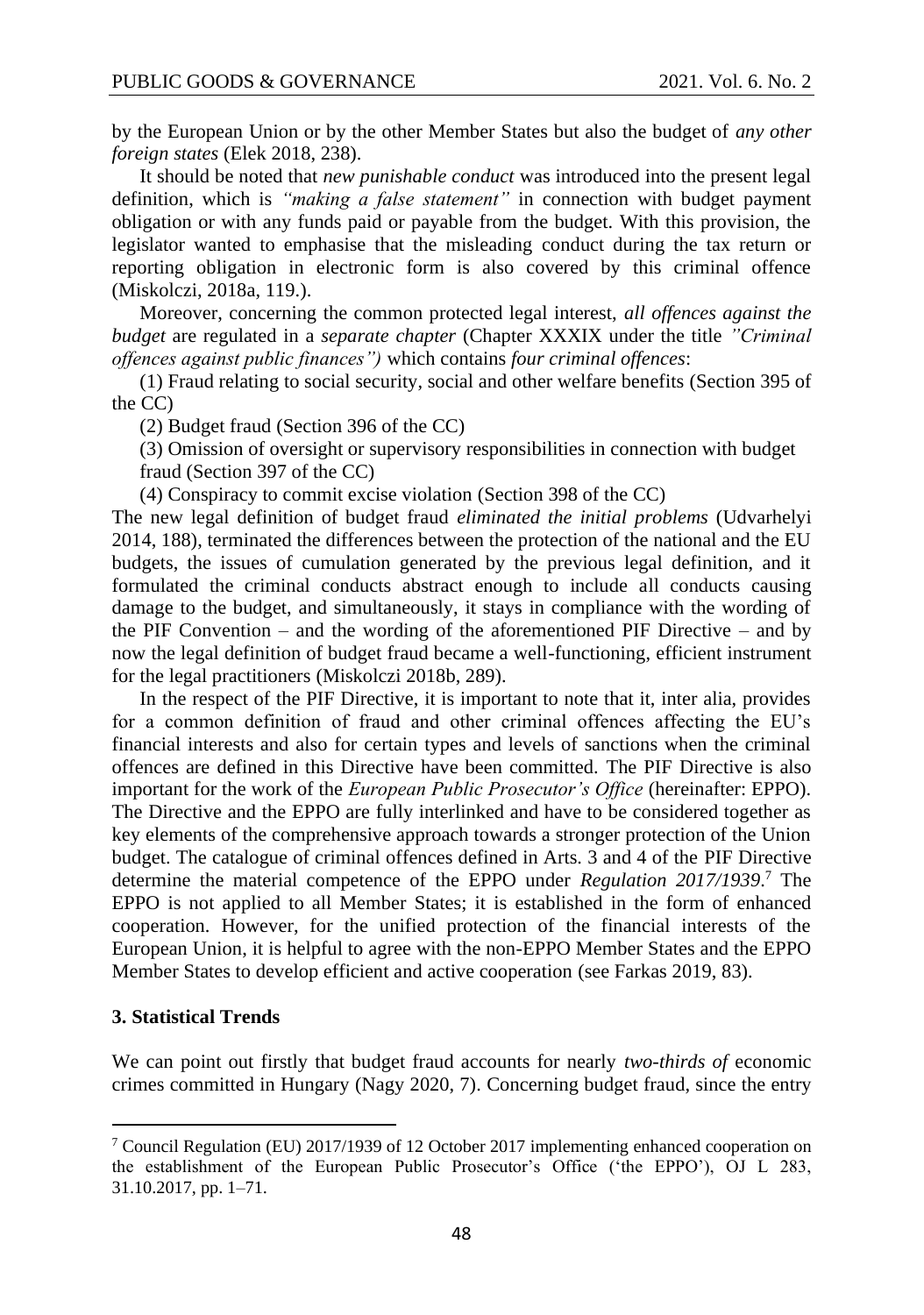into force of the new CC, the authorities registered 252 cases in 2013, 1226 cases in 2014, and this figure has grown to 1686 by 2016 since we are witnessing a dramatic decrease which has led to 1049 cases in 2020. Nonetheless, it should be noted that this decrease is significantly less than the one we have recently experienced in the number of registered criminal offences in total.



# **Figure 1: Registered budget fraud (2013–2020)**

*Source:* Unified Criminal Statistics of the Investigation Authorities and the Prosecution Service (a)



**Figure 2: Registered criminal offences (2013–2020)**

*Source:* Unified Criminal Statistics of the Investigation Authorities and the Prosecution Service (b)

This situation is even more interesting if we take into account that regarding the *financial loss caused by economic crimes,* budget fraud represents 90% of economic crimes and is accompanied by a very low rate of return, approximately 10% (Horváth 2019, 175).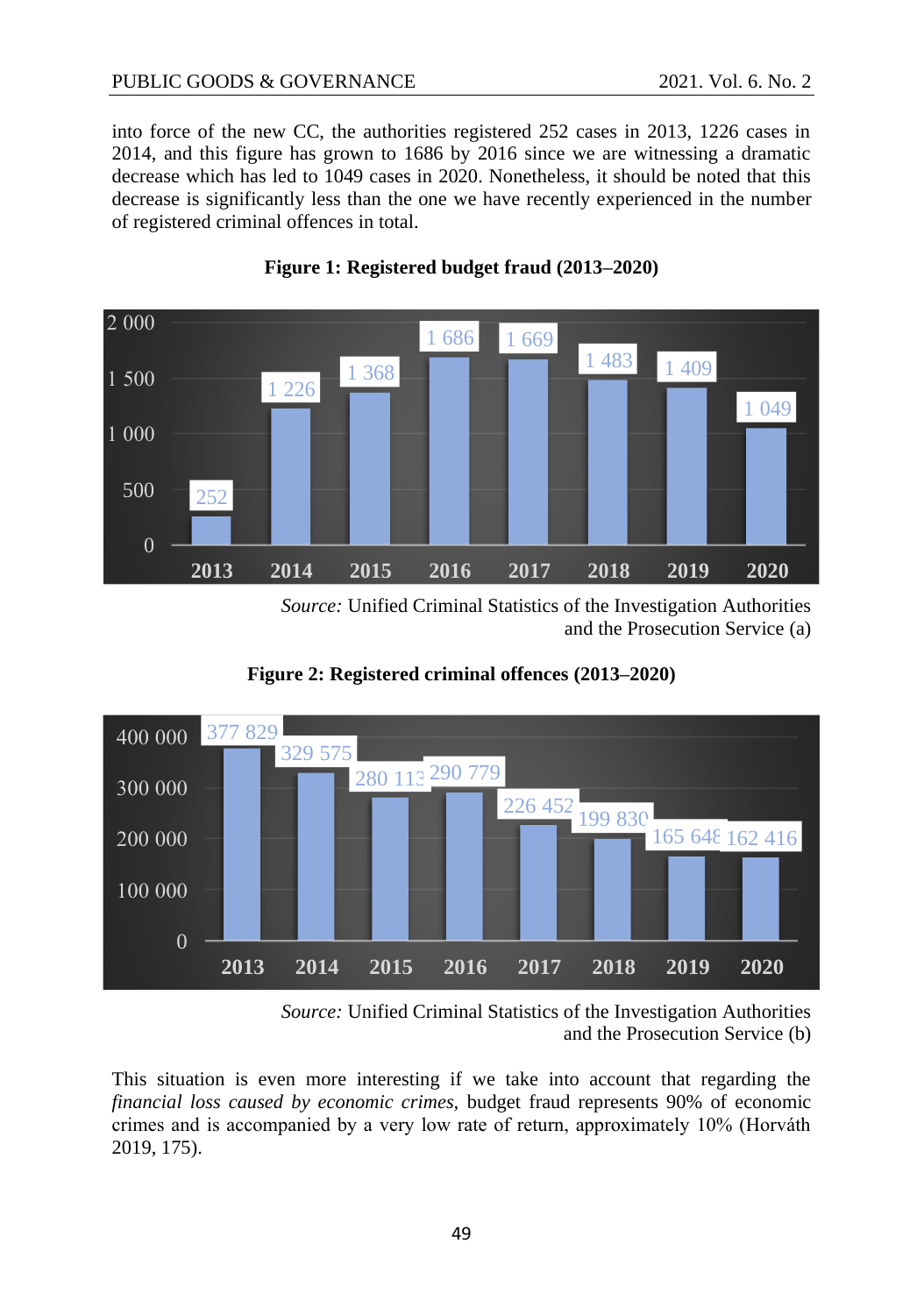### **Closing Remarks**

It is important to bear in mind that we are faced with a *complex area of law* where cooperation and joined-up thinking among different fields of expertise are essential for an effective investigation of a case. The relationship between tax administration and criminal proceedings is very close since budget fraud also exhausts commonly the elements of tax infringement at the same time (see also Molnár 2011.). This raises several questions and problems (see Elek 2016; Elek 2019a), of which only the mutually exclusive effects of the procedures, the applicability of sanctions, and the applicability of each piece of evidence are exemplary (Horváth 2019, 148).

In summary, it can be definitively concluded that it is extremely *difficult to fight against budget fraud* and therefore crime prevention may be necessary to fight off the number of criminal offences as well as diverting law enforcement agencies into the right direction regarding ongoing procedures (Balláné Szentpáli 2020, 67). For all these reasons, *provisions accelerating proceedings* – which constitute a novelty under the new Criminal Procedure Code (Act XC of 2017, which entered into force on 1 July 2018) – in the context of budget fraud goes beyond the framework of *domestic regulations*, as it is not irrelevant how much time will be spent on adjudicating conduct which infringes the *financial interests of the EU*. Thus these possibilities in the field of criminal proceedings serve not only the interests of Hungarian law enforcement but also the interests of the EU (Szentpáli 2019, 121; Tóth 2011, 438; see also Polt 2019b, 14).

Although it is also related partially to criminal procedural law, it is important for our topic that it is more and more apparent in cases of criminal proceedings initiated due to the budget fraud – which *manifest the protection of the financial interest of the EU* – that by now *the European criminal law became a reality*, in which – in addition to the protection of common interests – the legal practitioners cannot omit the legal harmonisation of criminal procedural law and the consideration of procedures conducted in the other Member States (Elek 2019b, 234).

### **References**

- Act C of 2012 on the Criminal Code ('effective Criminal Code'/'CC')
- Act IV of 1978 on the Criminal Code ('former Criminal Code')
- Act LXIII of 2011
- Act XC of 2017 on Criminal Procedure ('new Criminal Procedure Code')
- Balláné Szentpáli, E. (2020). A költségvetési csalás a statisztikai adatok tükrében a rendszerváltozástól napjainkig. *Belügyi Szemle* 68(1): 67–82.
- Consolidated Version of the Treaty on the Functioning of the European Union*,* OJ C 202, 7.6.2016, pp. 47–390. ('TFEU')
- Convention Drawn up on the Basis of Article K.3 of the Treaty on European Union, on the Protection of the European Communities' Financial Interests*,* OJ C 316, 27.11.1995, pp. 49–57. ('PIF Convention')
- Council Regulation (EU) 2017/1939 of 12 October 2017 implementing enhanced cooperation on the establishment of the European Public Prosecutor's Office ('the EPPO'), OJ L 283, 31.10.2017, pp. 1–71*.*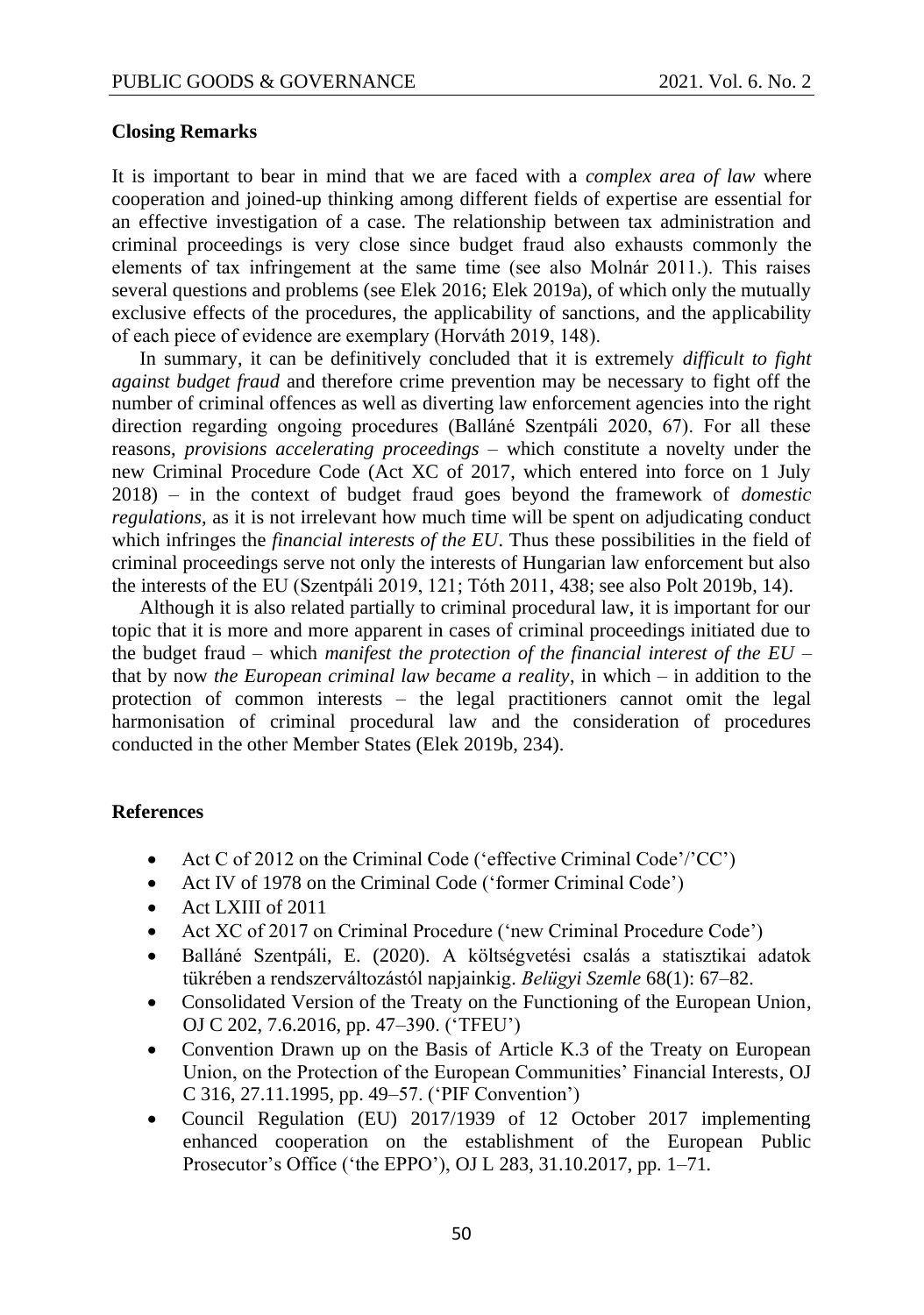- Directive (EU) 2017/1371 of the European Parliament and of the Council of 5 July 2017 on the Fight Against Fraud to the Union's Financial Interests by Means of Criminal Law*,* OJ L 198, 28.7.2017, pp. 29–41. ('PIF Directive')
- Elek, B. (2016). A közigazgatási eljárás büntető eljárás viszonya a ne bis in idem elvének tükrében. *Jura* 22(2): 229–239.
- Elek, B. (2018). Költségvetési csalás (Btk. 396-397.). In Elek, B. & Horváth T., I. & Rozsnyai, B. & Somogyi, G. & Somogyi, Z. (Eds.), *Európai és Nemzetközi hatások a büntetőjogban.* Debrecen: Elek Balázs, pp. 235–242.
- Elek, B.(2019a). The NE BIS IN IDEM Principle in the Aspect of Criminal Punishment. *Revista Facultătii de Drept Oradea* (Journal of Law of Oradea), No. 1. pp. 35–44.
- Elek, B. (2019b). Az Európai Unió pénzügyi érdekeinek védelme és a költségvetési csalás a magyar Büntető Törvénykönyvben*. Miskolci Jogi Szemle*  14(2/1): 224–234.
- Farkas, Á. (2018). Az EU büntetőjog korlátai. *Ügyészségi Szemle* 3(2): 74–97.
- Farkas, Á. & Jacsó, J. & Udvarhelyi, B. (2019). Criminal Law Protection of the Financial Interests of the EU Results and Conclusions of a Hercule III Project. *Journal of Eastern-European Criminal Law*, No. 1. pp. 89–99.
- Horváth, P. (2019). Criminal protection of the financial interests of the European Union: Budget Fraud. In Farkas, Á. & Dannecker, G. & Jacsó, J. (Eds.), *Criminal Law Aspects of the Protection of the Financial Interests of the European Union with Particular Emphasis on the National Legislation on Tax Fraud, Corruption, Money Laundering and Criminal Compliance with Reference to Cybercrime*. Budapest: Wolters Kluwer, pp. 148–153.
- Jacsó, J. & Udvarhelyi, B. (2018). Új irányelv az uniós csalások elleni büntetőjogi védelemről. *Magyar Jog* 85(6): 327–337.
- Jacsó, J. & Udvarhelyi, B. (2019). Theoretical Questions of the Fight against Budget Fraud (VAT Fraud) in Hungary. In Farkas, Á. & Dannecker, G. & Jacsó, J. (Eds.), *Criminal Law Aspects of the Protection of the Financial Interests of the European Union with Particular Emphasis on the National Legislation on Tax Fraud, Corruption, Money Laundering and Criminal Compliance with Reference to Cybercrime*. Budapest: Wolters Kluwer, pp. 128–137.
- Juszczak, A. & Sason, E. (2017). The Directive on the Fight against Fraud to the Union's Financial Interests by means of Criminal Law (PFI Directive). *Eucrim,* No. 2. pp. 80–87.
- Kanyuk, P. Á (2021): The Origins of the Criminal Law Protection of the Budget in Hungary. *Public Goods and Governance*
- Madai, S. (2010). Gondolatok az Európai Közösségek pénzügyi érdekeinek megsértéséről. *Rendészeti Szemle* 58(2): 87–103.
- Madai, S. (2017). Hazai szabályozás és az Európai Unió pénzügyi érdekei. In Horváth M., T. & Bartha, I. & Varga, J. (Eds.), *Honnan hová? A közpénzek védelméről*. Debrecen: Debreceni Egyetem Állam- és Jogtudományi Kar, pp. 271–293.
- Madai, S. (2019). Nem csalás, de ámítás? Dogmatikai megjegyzések a PIF Irányelvhez. *Miskolci Jogi Szemle* 14(2): 131–140.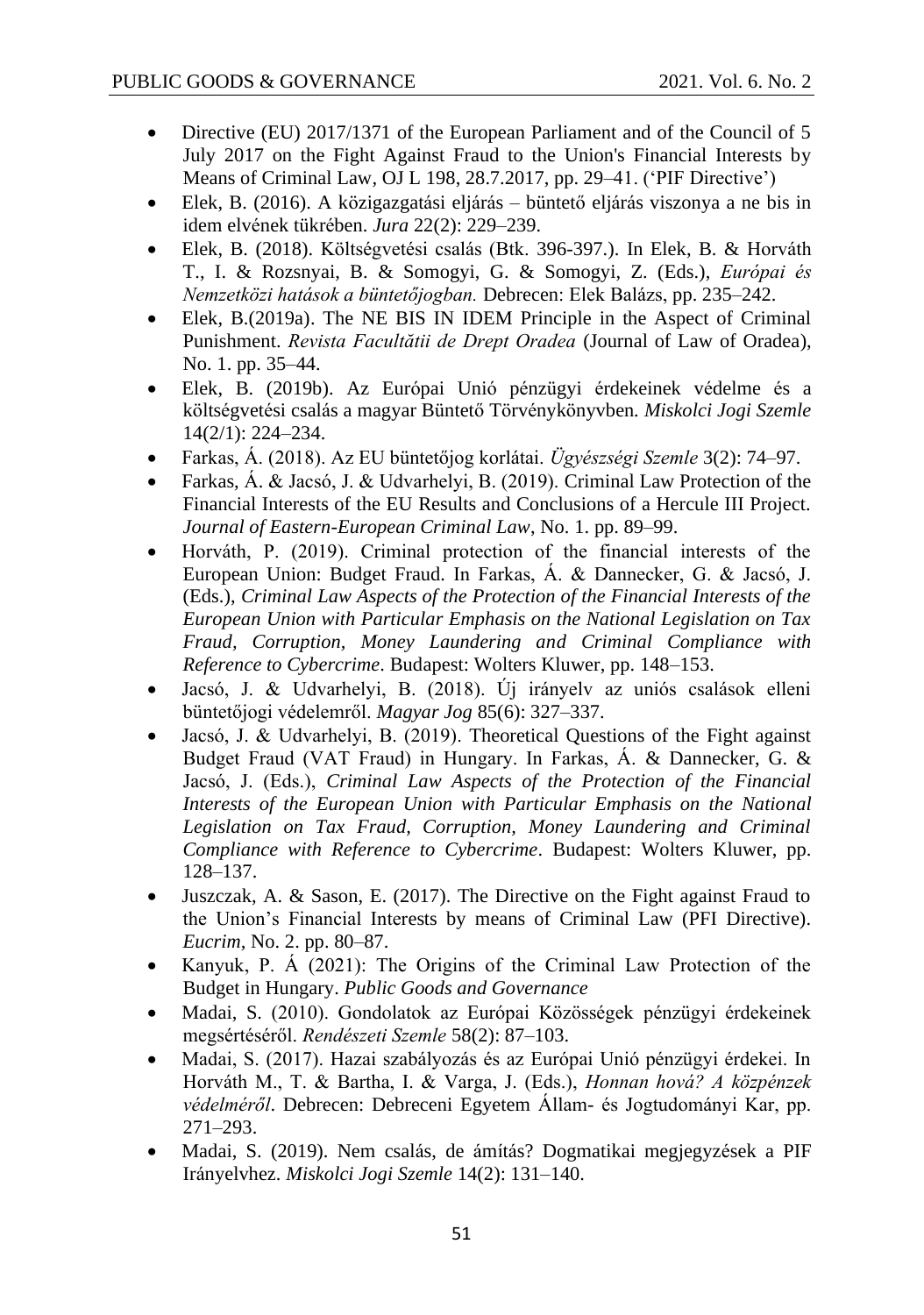- Miskolczi, B. (2013). A költségvetést károsító bűncselekmények. In Polt, P. (Ed.), *Új Btk. kommentár: 8. kötet, Különös rész.* Budapest: Nemzeti Közszolgálati és Tankönyv Kiadó, pp. 9-44.
- Miskolczi, B. (2014). Codification of the New Criminal Code: Reasons and Achievments – The New Crime of Budget Fraud. *International Symposium on Sino-European Economic Criminal Law,* pp. 1-5.
- Miskolczi, B. (2016). A költségvetést károsító bűncselekmények. In Polt, P. & Miskolczi, B. & Török, T. & Gasz, P. (Eds.), *A Büntető Törvénykönyvről szóló 2012. évi C. törvény nagykommentárja,* Budapest: OPTEN, pp. 1322-1352.
- Miskolczi, B. (2018a). *Az európai büntetőjog alternatív értelmezése – büntetőjogi védelem az EU érdekeit sértő csalás ellen.* Pécs: Ph.D. Thesis.
- Miskolczi, B. (2018b). A költségvetési csalás kodifikációját meghatározó tényezők. *Magyar Jog* 65(5) 283–291.
- Miskolczi, B. (2019). Európai büntetőjog: elszalasztott, vagy csak elhalasztott lehetőségek? *Miskolci Jogi Szemle* 14(2/2): 160–168.
- Molnár, G. M. (2011). *Az adócsalás a költségvetési csalásban.* Budapest: HVG-ORAC
- Nagy, T. (2020) (Ed.). *Tájékoztató a 2019. évi bűnözésről.* Budapest: Legfőbb Ügyészség [http://ugyeszseg.hu/pdf/statisztika/Tajekoztato\\_a\\_2019\\_evi\\_bunozesrol.pdf](http://ugyeszseg.hu/pdf/statisztika/Tajekoztato_a_2019_evi_bunozesrol.pdf) [accessed April 8, 2021]
- Polt, P. (2019a). Hungarian Regulation on the protection of the financial interests of the European Union and prosecutorial actions against budget fraud in practice. In Farkas, Á. & Dannecker, G. & Jacsó, J. (Eds.), *Criminal Law Aspects of the Protection of the Financial Interests of the European Union with Particular Emphasis on the National Legislation on Tax Fraud, Corruption, Money Laundering and Criminal Compliance with Reference to Cybercrime*. Budapest: Wolters Kluwer, pp. 138–147.
- Polt, P. (2019b). *A költségvetés büntetőjogi védelmének egyes elméleti és gyakorlati kérdései: Hazai gyakorlat és uniós mechanizmusok.* Budapest: Ludovika Egyetemi Kiadó
- Szentpáli, E. (2019). Budget Fraud Preparatory Meeting. *Journal of Eastern-European Criminal Law*, No. 2. pp. 107–123.
- Tóth, M. (2011). Remények és aggodalmak negyedik Büntető Törvénykönyvünk bölcsőjénél. *Állam- és Jogtudomány* 52(4): 435–455.
- Treaty of Lisbon amending the Treaty on European Union and the Treaty establishing the European Community, signed at Lisbon, 13 December 2007, OJ C 306, 17.12.2007, pp. 1–271. ('Treaty of Lisbon')
- Udvarhelyi, B. (2014). Az Európai Unió pénzügyi érdekeinek védelme a magyar büntetőjogban. *Miskolci Jogi Szemle* 9(1): 170–188.
- *Unified Criminal Statistics of the Investigation Authorities and the Prosecution Service (a)* [https://bsr](https://bsr-sp.bm.hu/SitePages/ExcelMegtekinto.aspx?ExcelName=/BSRVIR/Regisztrált%20bűncselekmények_ver20210303053257.xlsx&Token=YjV6b1hvUERKcloyTFBjdHh3NmRYaXlEOG9sd2xaYzdBQ05EbGpJSEVCR3V5cXgzRUcxYnJMUi92SzU3TmhVR2tZZG5yQVJ4WWt2QjlzNE1WRGZ0Wms0cEllTWZRaUxUVEUzazZpT0VIZXIwd1VVUk1Qd0FjREtaRmtVN1F2OVA=)[sp.bm.hu/SitePages/ExcelMegtekinto.aspx?ExcelName=/BSRVIR/Regisztrált](https://bsr-sp.bm.hu/SitePages/ExcelMegtekinto.aspx?ExcelName=/BSRVIR/Regisztrált%20bűncselekmények_ver20210303053257.xlsx&Token=YjV6b1hvUERKcloyTFBjdHh3NmRYaXlEOG9sd2xaYzdBQ05EbGpJSEVCR3V5cXgzRUcxYnJMUi92SzU3TmhVR2tZZG5yQVJ4WWt2QjlzNE1WRGZ0Wms0cEllTWZRaUxUVEUzazZpT0VIZXIwd1VVUk1Qd0FjREtaRmtVN1F2OVA=) %20bűncselekmények ver20210303053257.xlsx&Token=YjV6b1hvUERKclo [yTFBjdHh3NmRYaXlEOG9sd2xaYzdBQ05EbGpJSEVCR3V5cXgzRUcxYnJ](https://bsr-sp.bm.hu/SitePages/ExcelMegtekinto.aspx?ExcelName=/BSRVIR/Regisztrált%20bűncselekmények_ver20210303053257.xlsx&Token=YjV6b1hvUERKcloyTFBjdHh3NmRYaXlEOG9sd2xaYzdBQ05EbGpJSEVCR3V5cXgzRUcxYnJMUi92SzU3TmhVR2tZZG5yQVJ4WWt2QjlzNE1WRGZ0Wms0cEllTWZRaUxUVEUzazZpT0VIZXIwd1VVUk1Qd0FjREtaRmtVN1F2OVA=) [MUi92SzU3TmhVR2tZZG5yQVJ4WWt2QjlzNE1WRGZ0Wms0cEllTWZRa](https://bsr-sp.bm.hu/SitePages/ExcelMegtekinto.aspx?ExcelName=/BSRVIR/Regisztrált%20bűncselekmények_ver20210303053257.xlsx&Token=YjV6b1hvUERKcloyTFBjdHh3NmRYaXlEOG9sd2xaYzdBQ05EbGpJSEVCR3V5cXgzRUcxYnJMUi92SzU3TmhVR2tZZG5yQVJ4WWt2QjlzNE1WRGZ0Wms0cEllTWZRaUxUVEUzazZpT0VIZXIwd1VVUk1Qd0FjREtaRmtVN1F2OVA=)